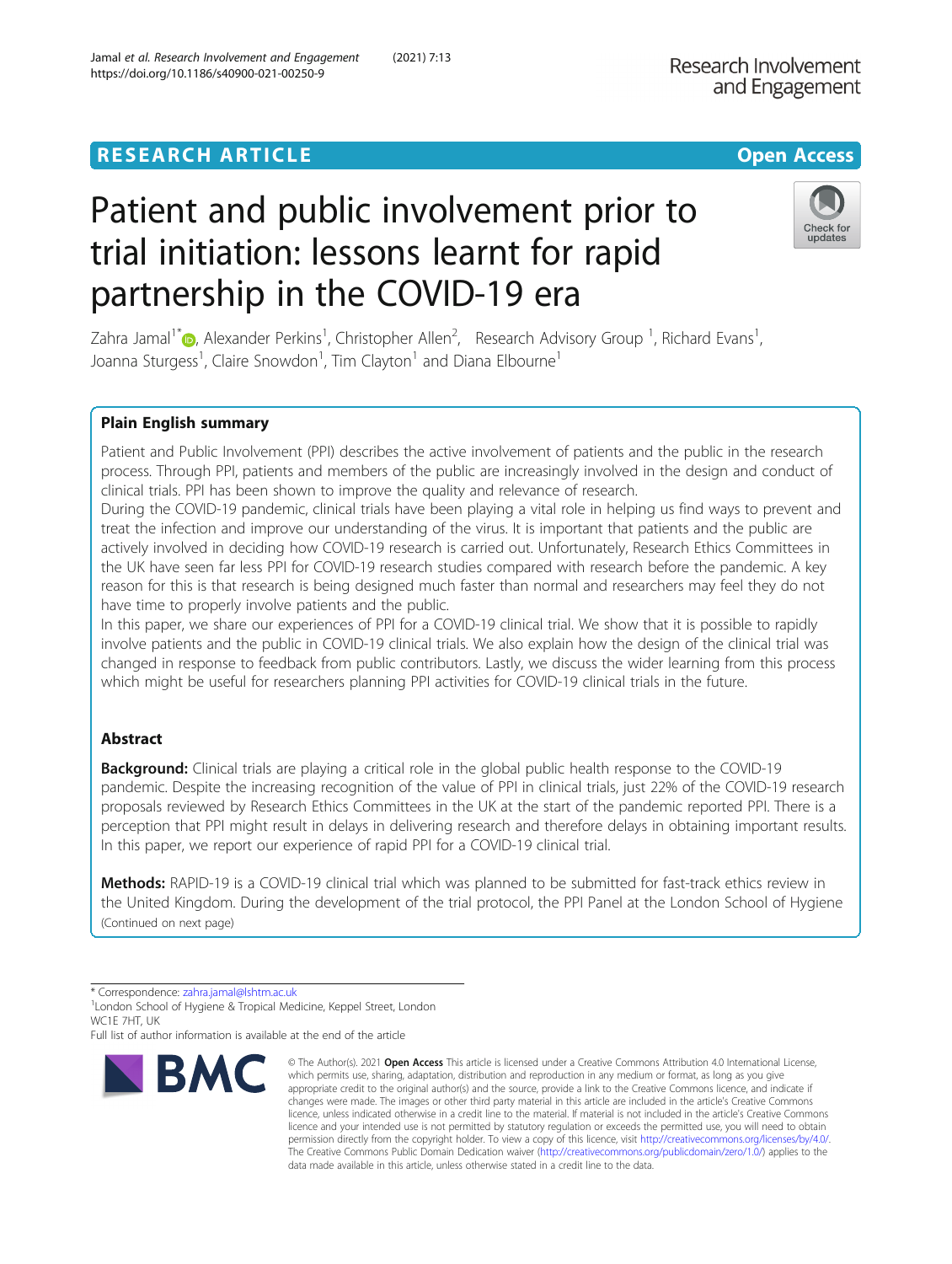#### (Continued from previous page)

& Tropical Medicine Clinical Trials Unit was involved in the design of the study. The meeting with the PPI Panel lasted just over 1 h and was conducted by teleconference.

Results: Although we only had a short period of time to explore the study with the PPI Panel, we were able to gain valuable insight into how the trial would be perceived by potential trial participants. Substantive changes were made to the trial to improve the acceptability of the research without compromising the study timelines. Having access to public contributors with relevant lived experience is an important resource for a Clinical Trials Unit and is critical for rapid PPI. The move to remote working due to lockdown required virtual discussions which helped to overcome some of the barriers to organising face-to-face meetings at short notice.

**Conclusions:** PPI for clinical trials can be conducted in a time-efficient manner within the pressured environment of a pandemic. Involving PPI contributors at an early stage in protocol development maximised the opportunity to shape and influence the trial as well as limited potential delays which could occur if changes to the protocol had to be made at a later stage.

Keywords: Patient and public involvement, Clinical trials, COVID-19

## Introduction

Patient and Public Involvement (PPI) in research describes research which is "being carried out 'with' or 'by' members of the public" not just "'to', 'about' or 'for' them" [\[1](#page-6-0)]. There are compelling moral and practical arguments for promoting active partnerships between researchers and members of the public. The moral argument is that patients and the public have a right to be involved in research that affects them. From a practical perspective, PPI is understood to afford insights to researchers that would not otherwise be available, in order to improve the quality and relevance of studies.

PPI in clinical trials encompasses a range of activities and types of involvement which can occur across all stages of a study from conception to dissemination. There is increasing recognition of the value of PPI in clinical trials. A recent systematic review found that PPI is likely to improve participant recruitment levels for clinical trials [[2\]](#page-6-0).

Designing and conducting clinical trials in the context of the COVID-19 pandemic presents many challenges which include ensuring the active involvement of patients and the public in the research process. It is important that these challenges are addressed, as research is playing a key role in the global public health response to the pandemic. Well-conducted, high quality clinical trials are critical to both our understanding of the virus and in the development of diagnostic, prophylactic and therapeutic products.

The crisis has sparked a wave of research activity. At the time of submission of this paper, there have been 2489 COVID-19 studies registered on ClinicalTrials.gov since the start of the pandemic  $[3]$  $[3]$ . In the UK, this has been made possible through the development of new procedures to provide swift reviews by Research Ethics Committees for COVID-19 research. As a result, studies can be reviewed within 24 h of submission [[4\]](#page-6-0).

It is important that with expedited trial design and approvals, PPI in clinical trials is not neglected. Only 22% of the COVID-19 research proposals submitting to Research Ethics Committees (REC) in the UK in March 2020 included PPI compared with 80% of research reviewed prior to the start of the pandemic [[5\]](#page-6-0).

The experience of conducting research during the 2014–15 West African Ebola epidemic showed that failure to engage appropriately with communities led to distrust and community backlash which, in turn, hindered early research efforts [\[6\]](#page-6-0). On the other hand, an understanding of the concerns of communities and an emphasis on building relationships with them based on trust, mutual respect and active involvement eventually helped to deliver successful Ebola trials [\[6](#page-6-0)].

The World Health Organization's Good Participatory Practice Guidelines for Trials of Emerging (and Reemerging) Pathogens emphasises the importance of investing time to effectively engage stakeholders in the research process [[7\]](#page-6-0). However, the COVID-19 pandemic represents a time-critical situation. By July 2020, the UK had experienced one of the highest death tolls globally from COVID-19  $[8]$ . The urgency of the situation demands that research seeking to answer key scientific questions in understanding and tackling the pandemic, including preparing for future outbreaks, be conducted swiftly and efficiently.

In this paper, we present an example of PPI prior to a COVID-19 clinical trial in the UK.

## The clinical trial

Patients with cardiovascular disease, high blood pressure and diabetes are at particularly high risk of poor outcomes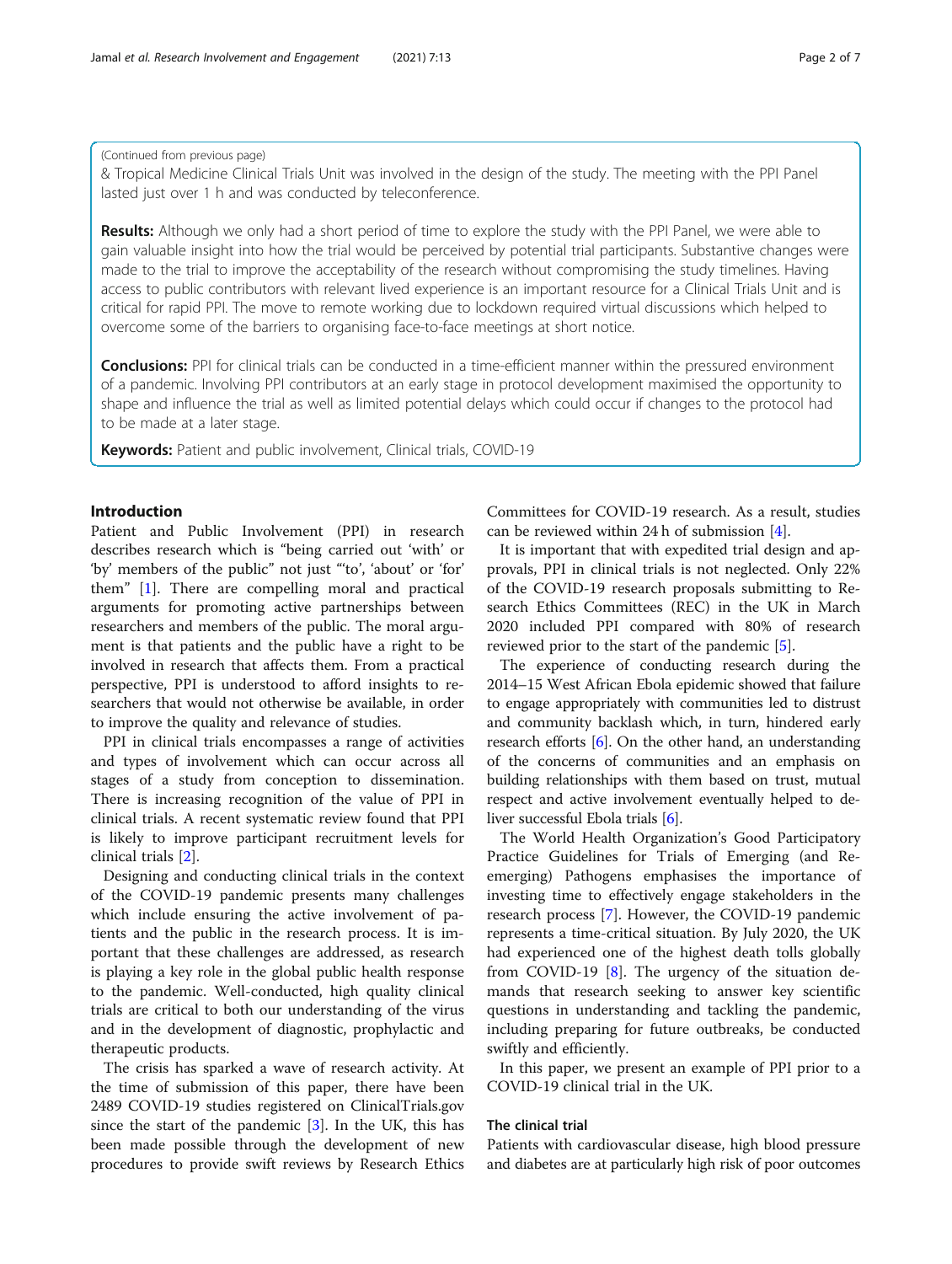from COVID-19 [[9](#page-6-0)]. One possible explanation for this increased risk lies in the medications used in the management of these health conditions. ACE-inhibitors(ACEi) and angiotensin receptor blockers (ARBs) are medications commonly used to treat high blood pressure, diabetes and heart failure. These medications increase the expression of the receptor used by the COVID-19 virus to enter cells in the body. However, the mechanism of this interaction in influencing the severity of illness with COVID-19 is not understood.

RAPID-19 is a pilot open-label randomised trial to establish whether ACEi and ARBs affect the prognosis and severity of illness in ambulatory patients with COVID-19. Patients on ACEi/ARBs who present at hospital with suspected or confirmed COVID-19, and are considered well enough to return home to recover from their COVID-19 symptoms, are eligible to take part in the study. Participants with a confirmed diagnosis of COVID-19 are randomised to either continue taking their medications (control group) or to temporarily withdraw ACEi or ARB for 14 days. Temporary withdrawal of these medications is not associated with clinically significant increases in blood pressure and participants will be monitored for safety concerns. Participants are asked to complete a daily diary for 14 days to monitor their symptoms. They are also followed up by telephone at 7 days, 14 days, and 30 days post-randomisation. Researchers are available via telephone and in person to address concerns and record adverse events.

RAPID-19 is a collaboration between King's Health Partners and the London School of Hygiene & Tropical Medicine (LSHTM) Clinical Trials Unit (CTU). The trial is sponsored by King's College London. Although the trial was submitted for ethical approval and the application was granted a provisional opinion, the Trial Management Group decided not to proceed with opening the trial. Cases of COVID-19 had started to decline in the UK during the first wave of infection which would have hindered recruitment into the trial. In addition, other international trials examining the same research question had also been set-up and were already recruiting participants.

In accordance with the INVOLVE statement on public involvement in research and research ethics committee review [[10](#page-6-0)], ethics approval was not sought for our public involvement work on the clinical trial.

## Methods

The RAPID-19 Trial Management Group (TMG) began to develop a protocol for the trial which they planned to submit for fast-track ethics review. The LSHTM CTU has an established cardiovascular disease (CVD) PPI panel (the Panel) comprising 10 members who have either lived experience of CVD, or have direct experience as a carer or family member to someone with CVD. The composition of the Panel is diverse in terms of gender and ethnicity and broadly reflective of the target population. The purpose of the Panel is to work with the CTU in the design of cardiovascular clinical trials to optimise the acceptability, impact and relevance of studies.

We had only two working days to explore the RAPID-19 Trial with the Panel and elicit feedback. It was agreed to hold a meeting by teleconference to meet the needs of all attendees. Prior to the meeting, the members were emailed a written summary of the proposed trial design. The meeting was attended by seven out of the ten members of the Panel and lasted just over 1 h. A topic guide was used to facilitate the discussions. The meeting was not audio-recorded. In a separate meeting, we also sought feedback on the trial from a patient representative on the National Cardiac Audit Programme. The feedback from the meeting was written up by sorting and arranging the comments from the Panel under thematic headings. Below we describe the insights offered by PPI consultation and the actions taken in response.

The Guidance for Reporting Involvement of Patients and the Public (GRIPP2) short form checklist was used to guide the reporting of PPI in the paper  $[11]$  $[11]$ .

#### **Results**

#### Risk assessment

A key issue raised by the Panel related to the intervention itself. The intervention violates a common maxim of medical advice, that one should not abruptly stop taking prescribed medications without consulting a doctor. The contributors described their personal experiences of changing or stopping medications. They explained that this decision requires a discussion between their primary care doctor and hospital consultant to examine the impact and possible side effects of the regime change. A decision to stop a medication may require the dose to be reduced gradually over time.

In the trial scenario, the research staff may not have access to the complete medical history of patients they approach, and it may not always be practical to discuss their case with relevant specialists. The Panel explained that, in order to consider participating in the trial, they would need to feel confident that the attending clinician who offers recruitment into RAPID-19 has assessed their clinical history and that, taking into account all relevant information, the clinician is able to make an informed assessment as to their suitability for the trial.

## Clinical monitoring

PPI contributors remarked how the pandemic is creating an exceptional backdrop for the conduct of research. People are isolated from friends and family, some are fearful of attending hospitals and terrified as to how the virus may affect them. Participants will be feeling risk-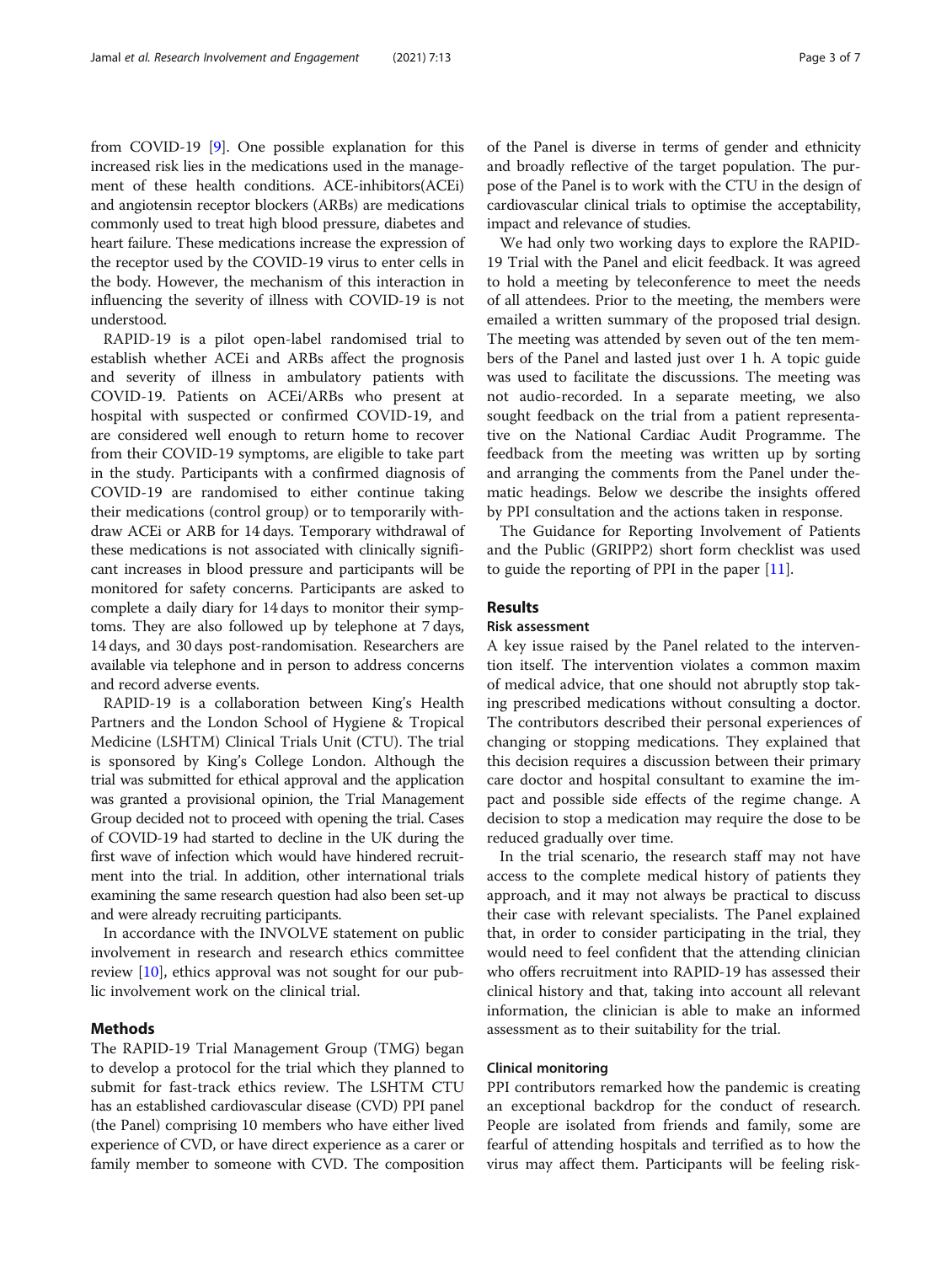averse and consequently need to feel assured that steps have been taken to mitigate any risks to which they could be exposed.

One concern raised by the Panel was that the level of clinical monitoring provided by the trial does not satisfactorily address the risk felt by participants told to stop taking their medication. For example, how would participants know if their blood pressure becomes dangerously high. There were mixed feelings about the usefulness of home blood pressure monitors being provided to participants. Some felt that recording daily blood pressure would be an additional burden and, even if training was provided on using the monitors, participants may still feel worried they are not using the device correctly.

## Adherence to treatment arm

Members of the Panel commented that some participants may find it difficult adjusting to the change in medication dictated by the intervention. One concern was that participants who receive their medications in pre-prepared dosette boxes from a pharmacy for multidrug regimens would need to identify and remove the correct tablet from their blister pack. It was thought that some patients accustomed to a set routine may forget that they are under a new, altered drug regime and forget to remove the tablet.

The Panel also discussed whether automated mobile phone messaging could be used to help participants adhere to their allocated treatment. It was felt that, in order to be effective, text messages would need to be sent to coincide with the times participants normally take their tablets and would therefore require customised messaging. The question was raised as to what to do for participants who do not have mobile phones.

## Response by TMG to evidence from the PPI panel

The TMG considered the evidence from the PPI panel and used the insights gained to adapt the trial protocol as follows:

## Risk assessment

The TMG added a further exclusion criterion to the eligibility criteria. It supports the case for the attending clinician to assess, in conjunction with the patient and on the basis of the patient's clinical history, whether their participation in the trial would put them at risk. Patients who are considered at significant clinical risk from participation in the trial would not be eligible to take part.

#### Clinical monitoring

The TMG developed a daily patient diary for participants to use to monitor their symptoms (see Additional file [1](#page-5-0)). The diary was provided to participants in paper format. The records have been designed to alert the participants if they experience any potentially harmful symptoms that develop as a consequence of stopping their medication. It is intended that these alerts would prompt participants to contact the clinical team if they experienced any worrying symptoms.

### Adherence to treatment arm

The diary was also specifically designed to help participants remember a change in their medication by getting them to complete their diary at the same time each day. The diary asks participants if they have adhered to their treatment allocation. Furthermore, the TMG decided to exclude from the trial those patients who receive medication in a blister pack/dosette box.

Despite the short time-frame available, we were able to gain valuable insight into how the trial would be perceived by potential trial participants. The ability to feed the views of the PPI Panel directly into the protocol, with little delay to the REC application process, indicates that a responsive process is possible and appropriate.

## **Discussion**

Time constraint has been cited as a barrier to PPI in research during the pandemic [[12](#page-6-0)]. The experience described in this paper demonstrates that valuable PPI for clinical trials can be conducted in a time-efficient manner within the pressured environment of a pandemic. The adaptations to the trial protocol, which were made as a consequence of the PPI work, were vital for improving the acceptability of the study to potential participants and which may in turn help to support recruitment and retention into the trial.

Key to this process was involving PPI contributors at a very early stage which maximised the opportunity to shape and influence the trial. This also limited potential delays which could occur if changes to the protocol had to be made at a later stage. Furthermore, conducting thorough PPI during the development of the protocol demonstrates to Research Ethics Committees that the safety and wellbeing of patients is being taken into consideration. This may help to reduce the number of revisions required by RECs improving the efficiency of the ethical review process (Health Research Authority: HRA COVID-19 Public Involvement workshop summary, unpublished).

The time required to identify appropriate public contributors to be involved in the research process at short notice can also be a barrier to PPI. In recognition of this issue, the Health Research Authority has launched a public involvement service for COVID-19 research studies applying for fast-track ethics review [[13\]](#page-6-0). The service provides guidance to researchers as to who they should involve and what type of involvement they should seek,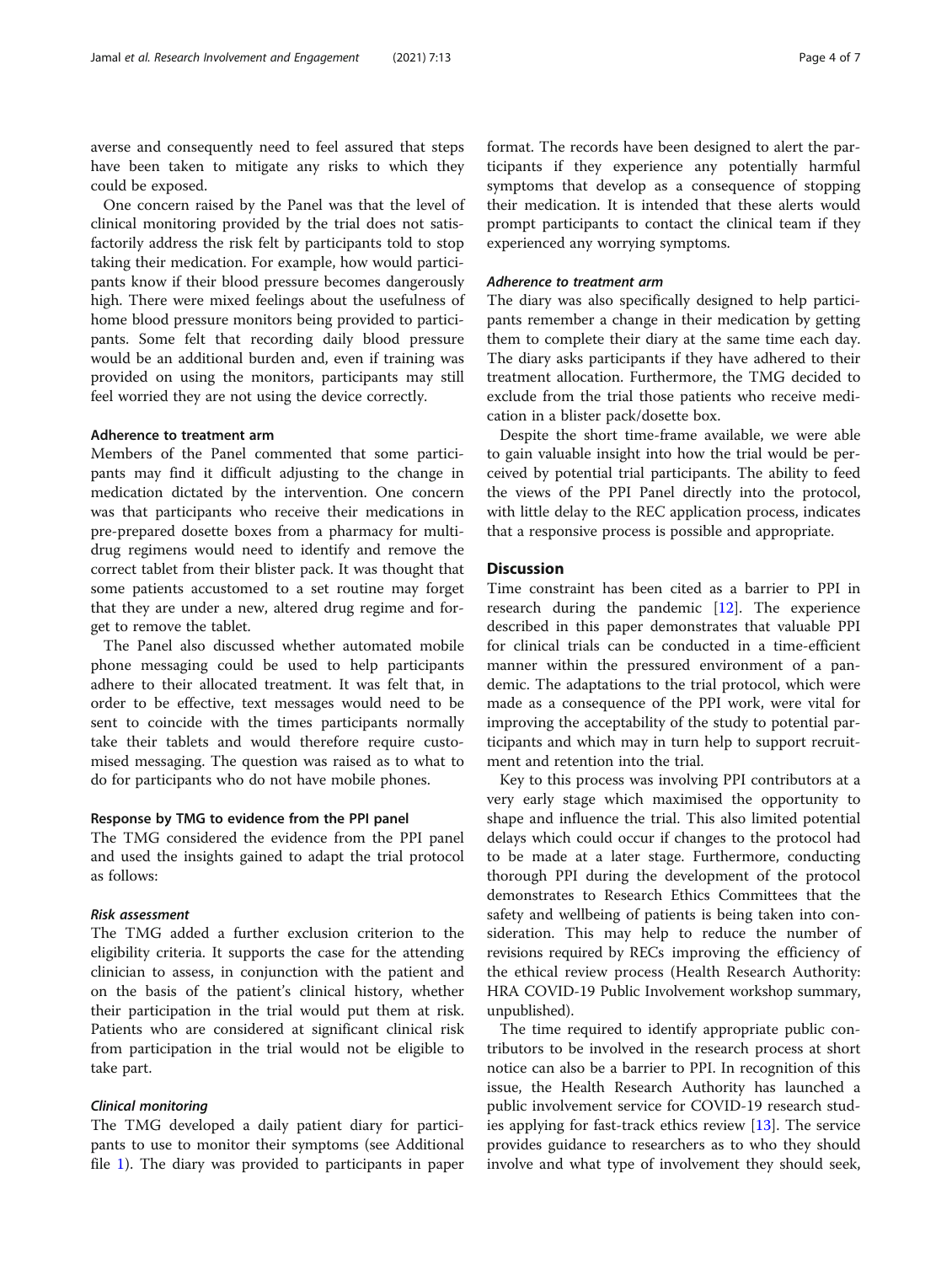and then matches research teams with coordinators of relevant public involvement groups across the UK.

We were fortunate to already have access to an active PPI panel as well as individual public contributors. Having an established PPI group is an invaluable resource for a research team allowing researchers to respond quickly to changing research priorities. We would therefore encourage Clinical Trials Units who do not have access to public contributors to consider setting up their own panel. In countries and settings where PPI is less organised and structured, public contributors could be accessed through community-based organisations or using local media and social media to promote PPI opportunities.

The members of our Panel have varying levels of experience with PPI in clinical trials. Some PPI roles are better suited to contributors with previous experience in trials. However, providing feedback on early stage trial development relies heavily on experiential knowledge and we found that a lack of PPI trials experience was not a barrier to contributing to discussions.

In addition, this contribution is enhanced through the development of good working relationships both between the facilitators and PPI members, and between the members themselves which provides the optimal environment for rapid consultation work. Building strong relationships with public contributors is particularly important during the crisis as it is an anxious and stressful time for all and especially for those groups with underlying health conditions. The majority of members of our Panel have significant health issues and, against the background of the pandemic, the PPI process may be particularly anxiety-provoking for some contributors. PPI work conducted during this time offers opportunities to understand that anxiety, but also requires a mindful, respectful and emotionally sensitive approach in order to avoid any exacerbation of concerns.

The Evidence Base for Public Involvement in Clinical Trials (EPIC) study explores the different models of PPI that can be applied to a trial  $[14]$  $[14]$ . The report concludes that responsive and managerial roles for PPI contributors such as membership of Trial Management Groups (TMGs) are likely to bring greater benefit to the trial than PPI contributors in oversight positions such as Trial Steering Committees. At the time of working on RAPID-19, the CTU did not appoint PPI representatives to TMGs.

On reflection, we recognise that the study would have benefitted from having a PPI representative on the TMG to ensure continual PPI input throughout the development of the trial. Furthermore, the TMG PPI representative could advise the TMG on using the feedback from the Panel in adapting the trial protocol. As a result, the CTU is now looking to expand the models of PPI that we employ and are planning to appoint PPI representatives to sit on the TMG in future trials.

The feedback from the Panel could also be supplemented with a rapid review of existing studies with trials that explore relevant patient-acceptability themes applicable to the trial. Additionally, there is now a wealth of on-the-ground experience emerging from COVID-19 clinical trials. New trials would benefit from incumbent research teams sharing examples of good practice in PPI, and how they have overcome challenges to build knowledge and contribute to the evidence-base in this field.

Researchers have been sharing their experiences and best practice for online and remote co-production and patient involvement, as well as the pros and cons of the different virtual platforms available [\[15](#page-6-0), [16](#page-6-0)]. Our PPI meeting was initially planned to be held by videoconference but some members of the Panel were not comfortable using digital platforms so we decided to conduct the meeting using teleconference with a freephone number. The meeting was lively and animated and prompted a lot of discussion. However, teleconferencing, unlike with videoconferencing, does not give you the benefit of non-verbal cues and it can be challenging to ensure that everyone in the group has an opportunity to speak. We followed up the meeting with an email to all attendees asking them to phone the facilitator or to send any further comments by email to ensure that we were able to benefit from the contribution of all attendees. Following the PPI panel meeting, the facilitator received one email and one phone call from Panel members wanting to provide further feedback on the trial as they had found it difficult to share their comments during the teleconference discussion.

Allowing PPI contributors to provide comment using various modes of communication recognises that individuals have different communication styles with some people preferring one-on-one conversation or giving written feedback rather than group discussion. Furthermore, encouraging PPI members to get in touch after a meeting gives contributors a period of reflection to develop thoughts that might be stimulated by discussion. Using WhatsApp, Microsoft Teams groups or other communication media would provide a forum for such discussion to continue after the meeting has ended.

Our PPI Panel meeting was held early in the course of the pandemic when videoconferencing was not in common use. Since then, with the proliferation of digital platforms, people have become much more familiar with living and working virtually and increasingly PPI consultations are being conducted using videoconference. While there are inherent challenges with working virtually, it does offer opportunities. Even at the best of times, there are a number of difficulties with organising face-to-face meetings at short notice including the availability of some members and especially those with caring responsibilities,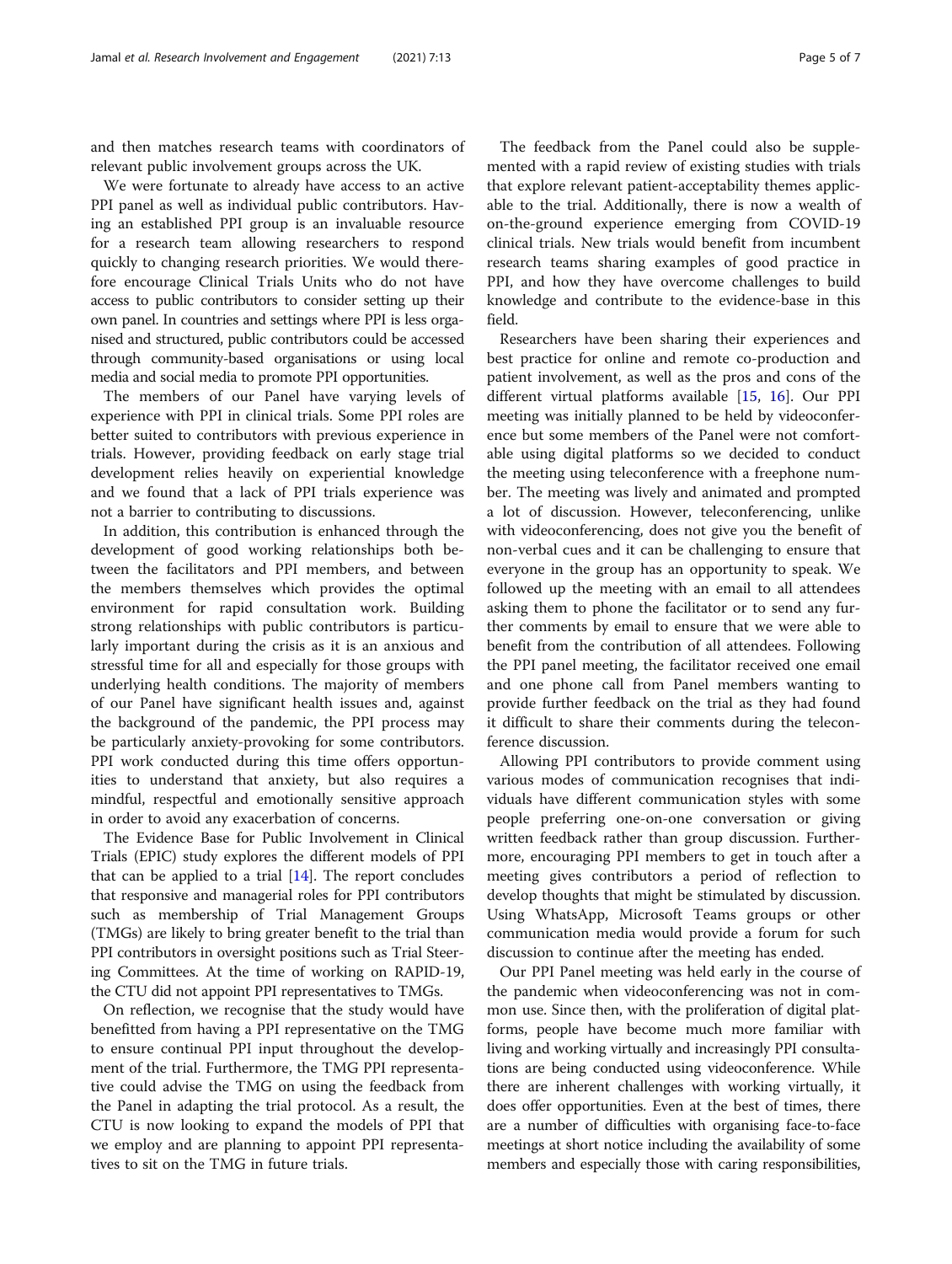<span id="page-5-0"></span>the cost of travel and the fact that our Panel is geographically dispersed across England. Virtual meetings can offer important solutions to these practical difficulties. In addition, many videoconferencing platforms allow meetings to be recorded which is helpful in producing detailed notes from the discussions. Before a meeting is recorded, researchers must obtain consent from all attendees and adhere to organisational General Data Protection Regulation policy [\[17\]](#page-6-0). Furthermore, new ways of working may help to broaden the representation of the patients and public involved in research and address the lack of diversity of PPI contributors which has long been recognised as a weakness of the PPI system [[18](#page-6-0)].

We recognise there are costs involved for the Panel in terms of time and energy. Given the disproportionate impact of the pandemic on ethnic minorities, people from low socioeconomic groups and older adults, it is crucially important that these communities are supported to become actively involved in COVID-19 research. This will be critical for addressing the stark health inequalities exposed by the crisis. Particular attention should be given to the possibility that digital modalities might exclude certain communities from taking part in PPI. Researchers working with underrepresented groups must adopt a flexible approach and use a range of communication approaches to ensure inclusivity.

PPI in research plays an important role in building public trust in scientific evidence [[19\]](#page-6-0). A survey conducted by the Academy of Medical Sciences found that only a third of the public trusts evidence generated through medical research [[19\]](#page-6-0). Crises create a climate of fear and panic, where misinformation and distrust can easily proliferate. Recent scandals during the pandemic, including the well-publicised retraction of the Lancet journal article on hydroxychloroquine [[20](#page-6-0)] may further erode trust in science. Lack of trust may not only compromise recruitment into critical clinical trials, but, can also undermine the translation of that evidence into clinical practice. This is an opportune time to capitalise on the public's heightened interest in research and science, and to build research literacy which leaves a lasting legacy to the wider society. Funders, Sponsors and Research Ethics Committees must uphold PPI standards for COVID-19 research including those for studies eligible for fast-track review.

## Limitations

This paper describes the lessons learnt for conducting rapid PPI consultation from the perspective of the research team. However, the PPI Panel have contributed to the manuscript and are named in the authorship of the paper. The findings presented in this paper could be strengthened by using qualitative research to actively explore with the PPI contributors, their experience of rapid

PPI, the perceived impact of their involvement and to consider how they feel the process could be improved.

## Conclusion

The need for PPI is arguably more important now than ever. Conducting research in partnership with patients and members of the public will be critical for the successful delivery of COVID-19 clinical trials. The pandemic has accelerated change in clinical trials practices, driving trials and the review process to necessarily become more streamlined and efficient. The ability to conduct PPI in a time-efficient manner is not only essential for research during this crisis and for responding to future public health emergencies, but should also be applied beyond the pandemic.

We should leverage this newly-learned rapid engagement between researchers and public contributors, and the sharing of best practice developed during the COVID-19 crisis to create a new era of patient and public involvement for the benefit of future clinical trials research.

#### Supplementary Information

The online version contains supplementary material available at [https://doi.](https://doi.org/10.1186/s40900-021-00250-9) [org/10.1186/s40900-021-00250-9.](https://doi.org/10.1186/s40900-021-00250-9)

Additional file 1. Daily participant diary. Daily patient diary for participants to use to monitor their symptoms.

#### Abbreviations

ACEi: ACE Inhibitor; ARB: Angiotensin receptor blocker; CTU: Clinical Trials Unit; CVD: Cardiovascular disease; EPIC: Evidence Base for Public Involvement in Clinical Trials; GRIPP2: Guidance for Reporting Involvement of Patients and the Public; LSHTM: London School of Hygiene & Tropical Medicine; PPI: Patient and Public Involvement; REC: Research Ethics Committee; TMG: Trial Management Group

#### Acknowledgements

We would like to thank members of the London School of Hygiene & Tropical Medicine Clinical Trials Unit Research Advisory Group (PPI Panel).

#### Authors' contributions

JS, DE, CS, AP were involved in shaping and designing the study. ZJ drafted the initial manuscript. RE, TC, CA and RAG provided comment on the paper. RAG (PPI Panel) provided feedback on the design of the clinical trial. All authors read and approved the final manuscript.

## Funding

RAPID-19 is funded by King's Together.

#### Availability of data and materials

Not applicable.

#### Ethics approval and consent to participate Not applicable.

Consent for publication Not applicable.

Competing interests None